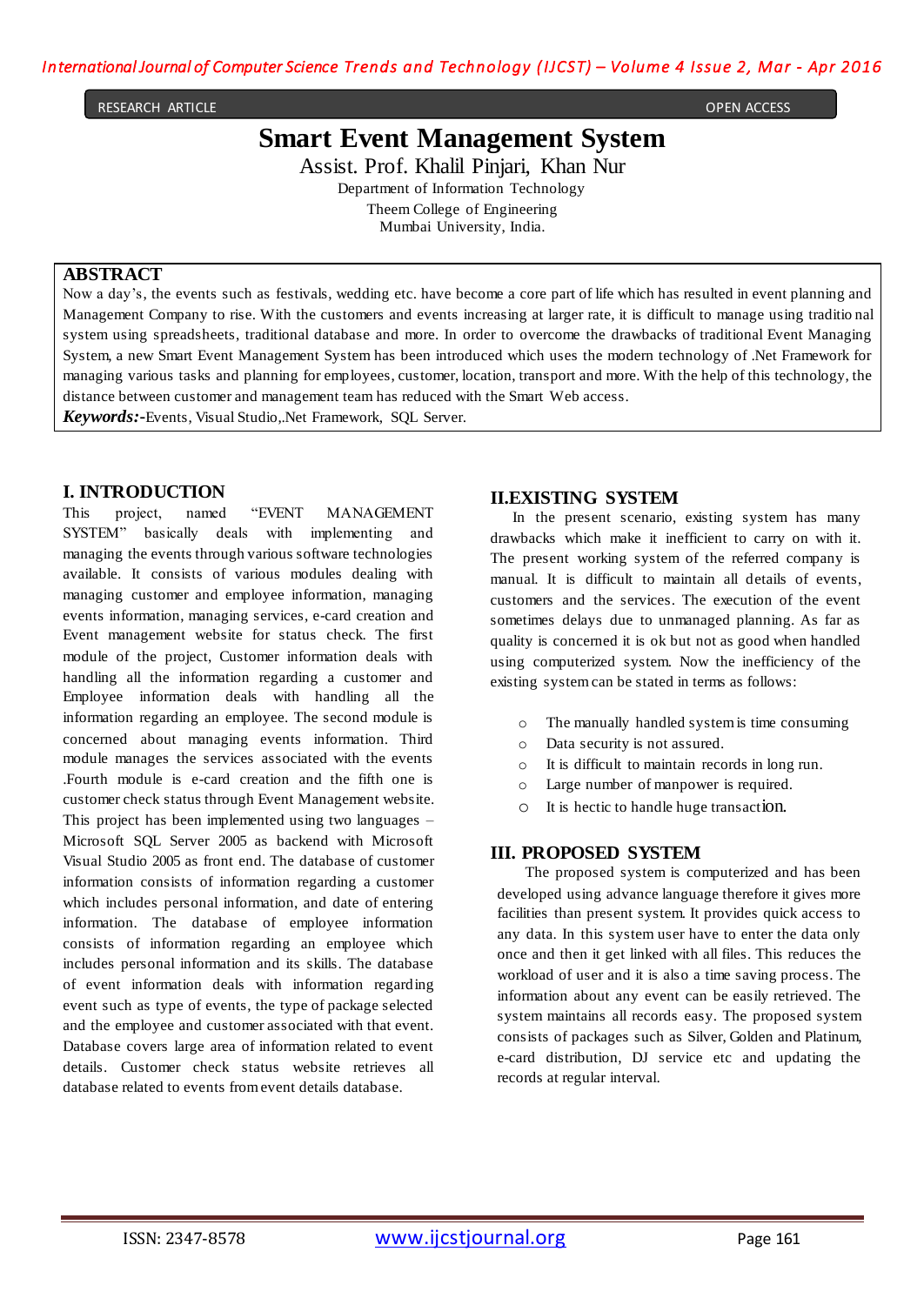## *International Journal of Computer Science Trends and Technology (IJCST) – Volume 4 Issue 2, Mar - Apr 2016*

## **IV.WORKING OF THE SYSTEM**

The system is implemented as a user friendly GUI with front end as Microsoft Visual Studio 2005. The system can be logged on administrator mode. In the administrator mode all the options of the system will be activated. Inserting, Updating and deletion of details will be done in this mode.The system provides various options like viewing, adding, updating, deleting and report generation for customer and employee details. After the administrator login, administrator can enter customer and employee details. He can manage events information and manage events services. The administrator enters all service information such as location, transport, decoration, catering and dj.The system then provides e-card creation where we design cards and mail to the contacts for invitations though web browser. The customer then uses event id and customer id for checking status of events on event management website. The data is fetched from event information and event detail database of event management.

## **V. MERITS**

- o 1.This is an automated application where system automatically fetches the desired result from the database without any interaction from the administrator.
- o 2.it has a simple interface, it has predefined format for searching, if user types the searching information in a wrong format for better understanding.
- o It also provides high level security through SQL using secure authentication.
- o Cost transaction can be easily maintained.

#### **VI. DE-MERITS**

- o It is not suitable for mobile and any other handheld device.
- o It has limited number of module.

#### **VII. APPLICATION**

The system designed has the following applications:

- o Provides user friendly software.
- o Provides an efficient system for extracting customer information through the GUI being developed.
- o The GUI being developed provides facilities for various types of report generation for each of the separate modules.

Provide an automated search option based on different criteria like customer id.

<sup>o</sup>Provide shortcut facilities for the experience users so as to minimize wastage of time.

## **VIII. SNAPSHOT**

| <b>n</b> Login | 23<br>$\overline{a}$ |
|----------------|----------------------|
|                |                      |
| Usemame        | admin                |
| Password       |                      |
|                | Login                |

Fig 1: Login form



Fig 2: Home Screen GUI

| <b>P.</b> Add Customer Details<br>-- 0 |                                    |  |  |  |
|----------------------------------------|------------------------------------|--|--|--|
|                                        |                                    |  |  |  |
| ID                                     | C0002                              |  |  |  |
| <b>Name</b>                            | SOHAIL KHAN                        |  |  |  |
| <b>Address</b>                         | 203.VIVEK<br>APPARTMENT, GHATKOPAR |  |  |  |
| Mobile                                 | 8765242273                         |  |  |  |
| Email                                  | sohilkhan65@gmail.ccom             |  |  |  |
| Date                                   | 3/30/2016<br>$\blacksquare$        |  |  |  |
|                                        | Save                               |  |  |  |

Fig 3: Adding customer details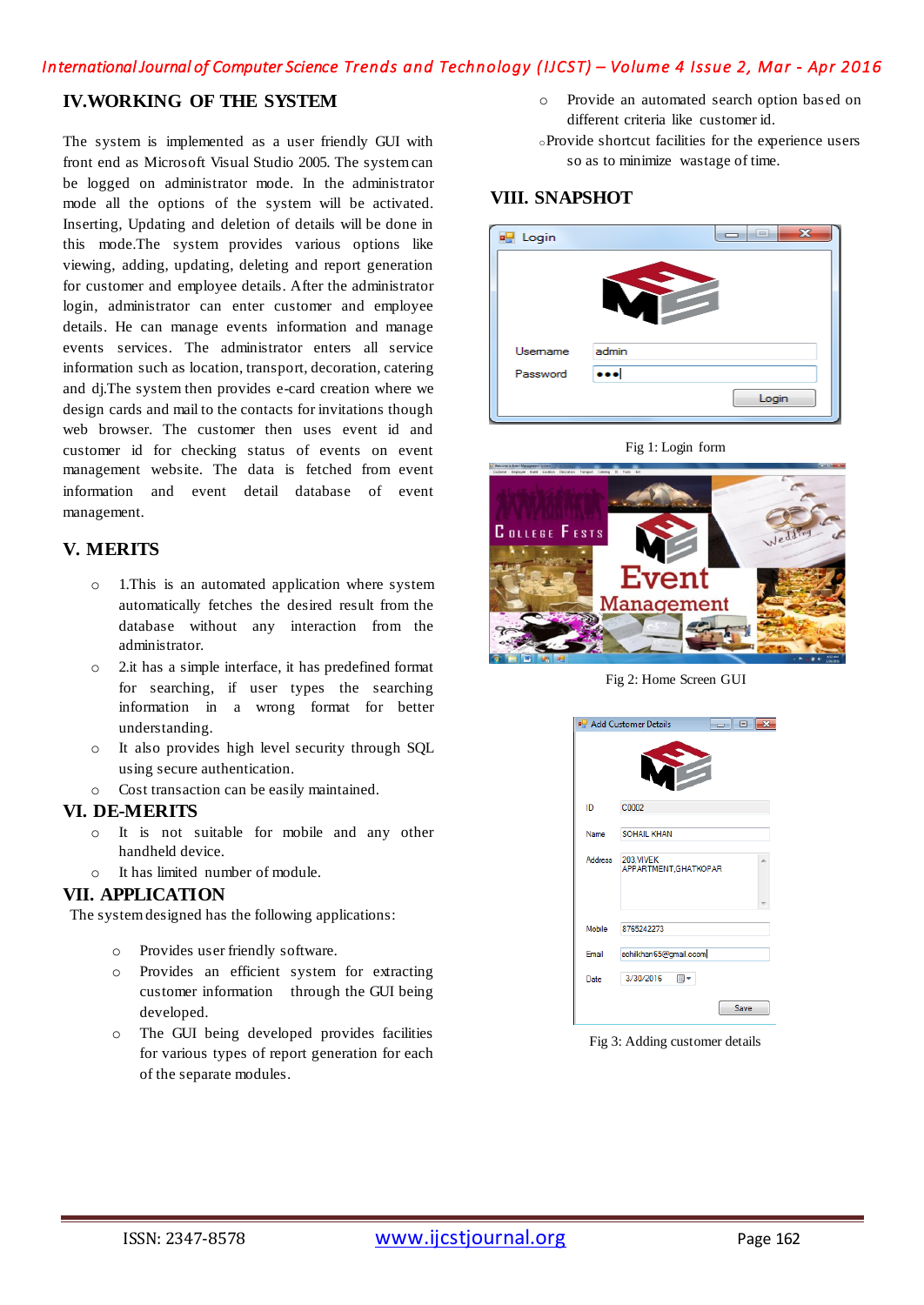# *International Journal of Computer Science Trends and Technology (IJCST) – Volume 4 Issue 2, Mar - Apr 2016*



Fig 4: Adding Location Details



Fig 5: Designing E-Card

| Report Event<br>$\begin{array}{c c c c c c} \hline \multicolumn{3}{c }{\mathbf{C}} & \multicolumn{3}{c }{\mathbf{X}} \end{array}$ |                                  |                   |  |  |
|-----------------------------------------------------------------------------------------------------------------------------------|----------------------------------|-------------------|--|--|
| de se de la de la de la de la de la de la de la de la de la de la de la de la de la de la de la de la de la de                    |                                  |                   |  |  |
| <b>Main Report</b>                                                                                                                |                                  |                   |  |  |
|                                                                                                                                   |                                  |                   |  |  |
| Customer ID: C0001                                                                                                                |                                  | Ξ                 |  |  |
| Customer Name: SOHAIL KHAN                                                                                                        |                                  |                   |  |  |
| Customer Contact: 9765464376                                                                                                      |                                  |                   |  |  |
| Event ID: N0006                                                                                                                   |                                  |                   |  |  |
|                                                                                                                                   | Event Type: College Fest         |                   |  |  |
|                                                                                                                                   | Start Date: 4/1/2016 12:00:00 AM |                   |  |  |
|                                                                                                                                   | End Date: 4/1/2016 12:00:00 AM   |                   |  |  |
| Package: Gold                                                                                                                     |                                  |                   |  |  |
| Amount: 280000                                                                                                                    |                                  | ٠                 |  |  |
| $\epsilon$                                                                                                                        | $\mathbf{m}$                     |                   |  |  |
| Current Page No.: 1                                                                                                               | Total Page No.: 1                | Zoom Factor: 100% |  |  |

Fig 6: Main Report



Fig 7: Status Checking Website

#### **IX. CONCLUSION**

This project will help the respective events to manage the and automate to the entire database in the network. The project will definitely reduce the human effort and make the task of user, customer and administrator easier. It is efficient to use and easy to work on it.Thus keeping in mind the advantages and applications; we are developing an Event management software which has total management control of customer and employee and respective service of different events.

## **ACKNOWLEDGEMENT**

We would like to acknowledge the contribution of all the people who have helped in reviewing this paper. We would like to give sincere thanks to Mr.Khalil Pinjari for her guidance and support throughout this paper. We would also like to thank our families and friends who supported us in the course of writing this paper.

## **REFERENCES**

- [1] Cristian CIUREA, "Implementing an Encryption Algorithm in Collaborative MulticashService desk Application", Open Source Science Journal, Vol. 2, No. 3, 2010.
- [2] Fauzan Saeed, Mustafa Rashid, "Integrating Classical Encryption with Modern Technique", IJCSNS International Journal of Computer Science and Network Security, VOL.10 No.5, May 2010
- [3] KullaprapaNavanugraha, PornanongPongpaibool, ChaleeVorakulpipat, Nuttapong Sanglerd sinlapachai, NutvadeeWongtosrad, Siwaruk Siwamogsatham, "The Deployment of the Auto-ID System in a Conference", PICMET, IEEE, pp.1-7, 2010
- [4] L. McCathie and K. Michael, "Is it the End of Barcodes in Supply Chain Management?", Proceedings of the Collaborative Electronic Commerce Technology and Research Conference LatAm, 2005
- [5] Lung-Chuang Wang, "Enhancing construction quality inspection and managementusing FID technology", Journal Automation in Construction, Elsevier, pp. 468-469, 2008
- [6] Paul M. Swamidass, "Bar Code Users and Their Performance", White Paper, UNOVA Inc., 1998